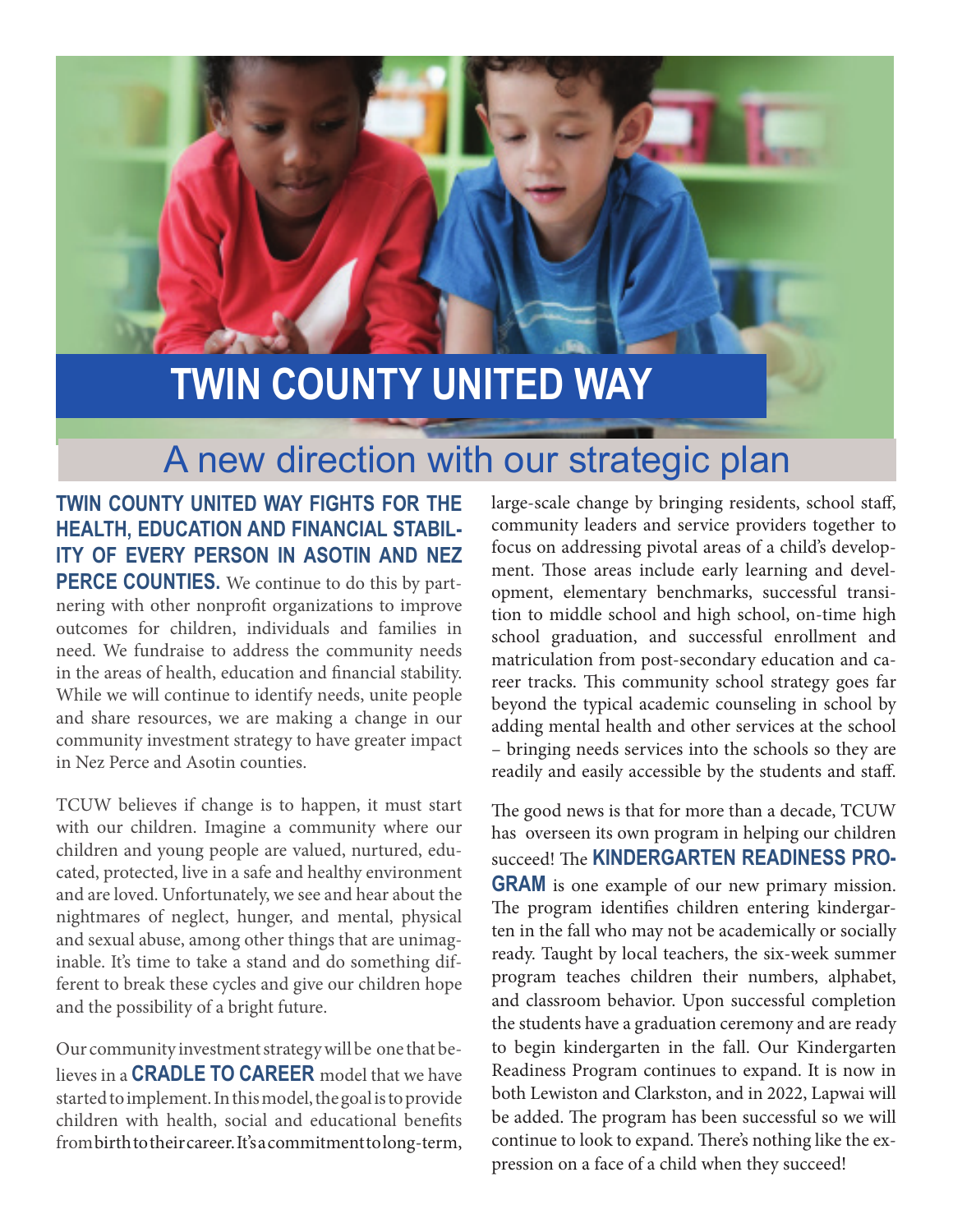

## **COMMUNITY INVESTMENT PROCESS**

Our **Community Investment Process** unites donations from our valley into a Community Fund. All donations to the Community Fund are locally invested in Nez Perce and Asotin counties through annual grants to human services nonprofits and TCUW-led programs and initiatives. Local nonprofits secure these grants through an application process. Our donors trust us to invest in programs that deliver results, meet a need in our valley and are fiscally responsible. To ensure that funds are invested in quality programs, TCUW relies on volunteers that are vested in strengthening our region to review grant applications.

The nonprofit partner programs we fund identify a need, how they will address the need, and the anticipated results after being funded. These partners report both qualitative and quantitative results mid-year and at the end of each grant cycle.

TCUW serves as the backbone organization for our funded nonprofit partners. Through technical support, trainings, relationship facilitation and other supports, we strive to strengthen our nonprofit partners.

The Community Investment Process focuses on these Impact Areas: Cradle to Career Educational Opportunity Gaps, Increasing Housing Stability, and Expanding Access to Quality Mental Health Care.

### **Cradle-to-Career**

TCUW works to close **CRADLE TO CAREER ED-UCATIONAL OPPORTUNITY GAPS.** We recognize that the economic competitiveness and social well-being of our community is heavily dependent upon the educational attainment and workforce readiness of our citizens. Our efforts aim for a significant gain in educational attainment and a region-wide culture shift that moves community members out of the cycle of generational poverty. TCUW is dedicated to help children succeed at school and graduate on time.

#### **Income**

Rent in Idaho and Washington has grown three times faster than renters' household incomes, making it hard for many families to keep up. Several factors make affordable homes very scarce, making it hard for our neighbors to afford a home and other household needs such as medications, food, and gasoline. Unstable housing has wide reaching implications for individuals, families, and communities. Twin County United Way prioritizes increasing **HOUSING STABILITY** in our region.

### **Health**

Only 47.5% of adults with **MENTAL ILLNESS** in Idaho receive any form of treatment from either the public system or private providers. Suicide is the leading cause of death in ages 15-44 in both Idaho and Washington. In the LC Valley alone, the suicide rate is three times higher than the national average. It is important that individuals have access to mental health services and basic healthcare. TCUW is committed to improve physical and mental health education and increase awareness and accessibility.

### **ALICE population**

TCUW recognizes that more than 9,800 households in Asotin and Nez Perce County are part of the ALICE population. ALICE stands for Asset Limited Income Constrained Employed. These families struggle to afford the basics and a majority of ALICE families fall into one or more of our four impact areas.

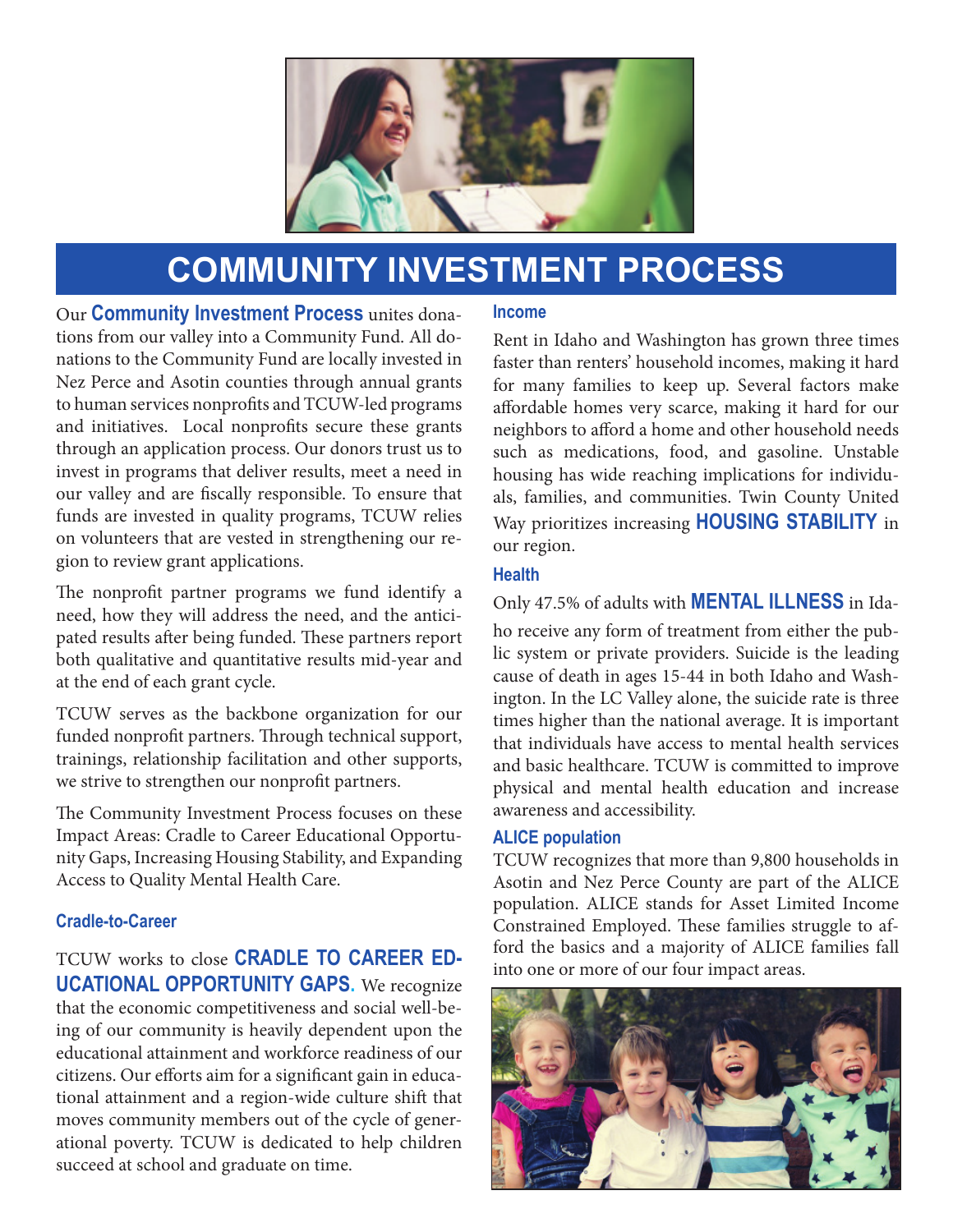# **IMPACT AREAS** HEALTH EDUCATION INCOME CRADLE TO CAREER **\$**

# **COMMUNITY INVESTMENT STRATEGY SUMMARY**

Twin County United Way's goal is to make the biggest impact with every donated dollar. To that end, we research and identify funding priorities in our four major impact areas: Health, Education, Income and our Cradle-to-Career model. Grant requests that address those priorities, which are outlined below, are given priority.

## **CRADLE TO CAREER EDUCATIONAL GAP**

Goal: For the 2022-2024 grant cycle, the Twin County United Way places grant funding priorities on:

1. Expanding Kindergarten Readiness 4. Offering Preschool Scholarships

2 Implementing the Community Schools strategy into 5. Funding programs that increase the percentage of one of the school districts in Nez Perce and Asotin students in our community who are reading at third counties grade level by third grade

3 Funding its internal Cradle to Career programs

## **KINDERGARTEN READINESS PROGRAM**

Goal: For the 2022-2024 grant cycle, the Twin County United Way places grant funding priorities on:

1. Expanding its Kindergarten Readiness Program into Lapwai and possibly Lewiston,Clarkston and Asotin

## **INCREASING HOUSING STABILITY AND SHELTER**

Goal: For the 2022-2024 grant cycle, the Twin County United Way places grant funding priorities on:

1. Programs working to reduce homeless 2. Programs that improve the financial stability of struggling households

## **ACCESS TO QUALITY MENTAL HEALTH CARE**

Goal: For the 2022-2024 grant cycle, the Twin County United Way places grant funding priorities on:

1. Programs focusing on reducing the death by suicide 2. Increase access to mental health/primary healthrate in Nez Perce and Asotin counties example the care for the uninsured/under insured